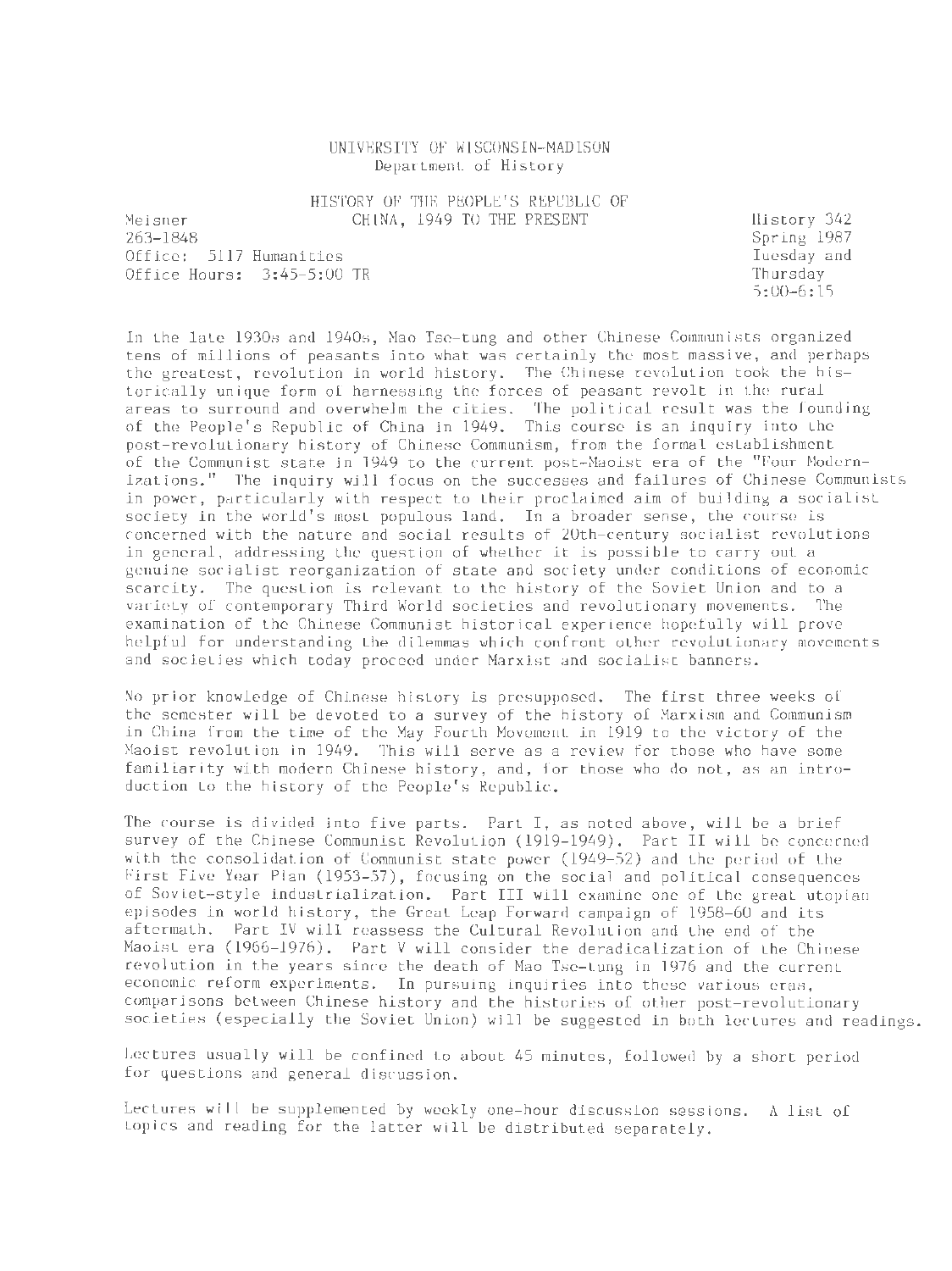22. Post-Maoist Chinese Marxism

| Su Shaozhi, Marxism in China |                                                        |
|------------------------------|--------------------------------------------------------|
|                              | Bill Brugger (ed.), Chinese Marxism in Flux, 1978-84   |
|                              | William Joseph, The Critique of Ultra-Leftism in China |

23. Rural China

Anita Chan, R. Madsen, and J. Unger, Chen Village Richard Madsen, Morality and Power in a Chinese Village Jan Myrdal, Report from a Chinese Village and Return to a Chinese Village William Hinton, Shenfan

24. Sino-U.S. Relations

Tsou Tang, America's Failure in China M. Oksenberg & R. Oxnam (eds.), Dragon & Eagle: U.S.-China Relations, Past & Future

25. Economic Development in the People's Republic

Alexander Echstein, China 's Economic Revolution Carl Riskin, China's Political Economy: The Quest for Development Since 1949 Nicholas Lardy, Agriculture in China's Modern Economic Development

26. Post-Revolutionary Maoism

John Starr, Continuing the Revolution: The Political Thought of Mao Maurice Meisner, Marxism, Maoism & Utopianism Benjamin Schwartz, Communism & China: Ideology in Flux

27. Post-Mao Chinese Politics

Roger Garride, Coming Alive: China After Mao Tsou Tang, Bill Brugger (ed.), China Since The "Gang of Four"

28. Literature in Communist China

Merle Goldman, Literary Dissent in Communist China Peny Link, Rose and Thorns: The Second Blooming of The Hundred Flowers in Chinese Fiction, 1979-80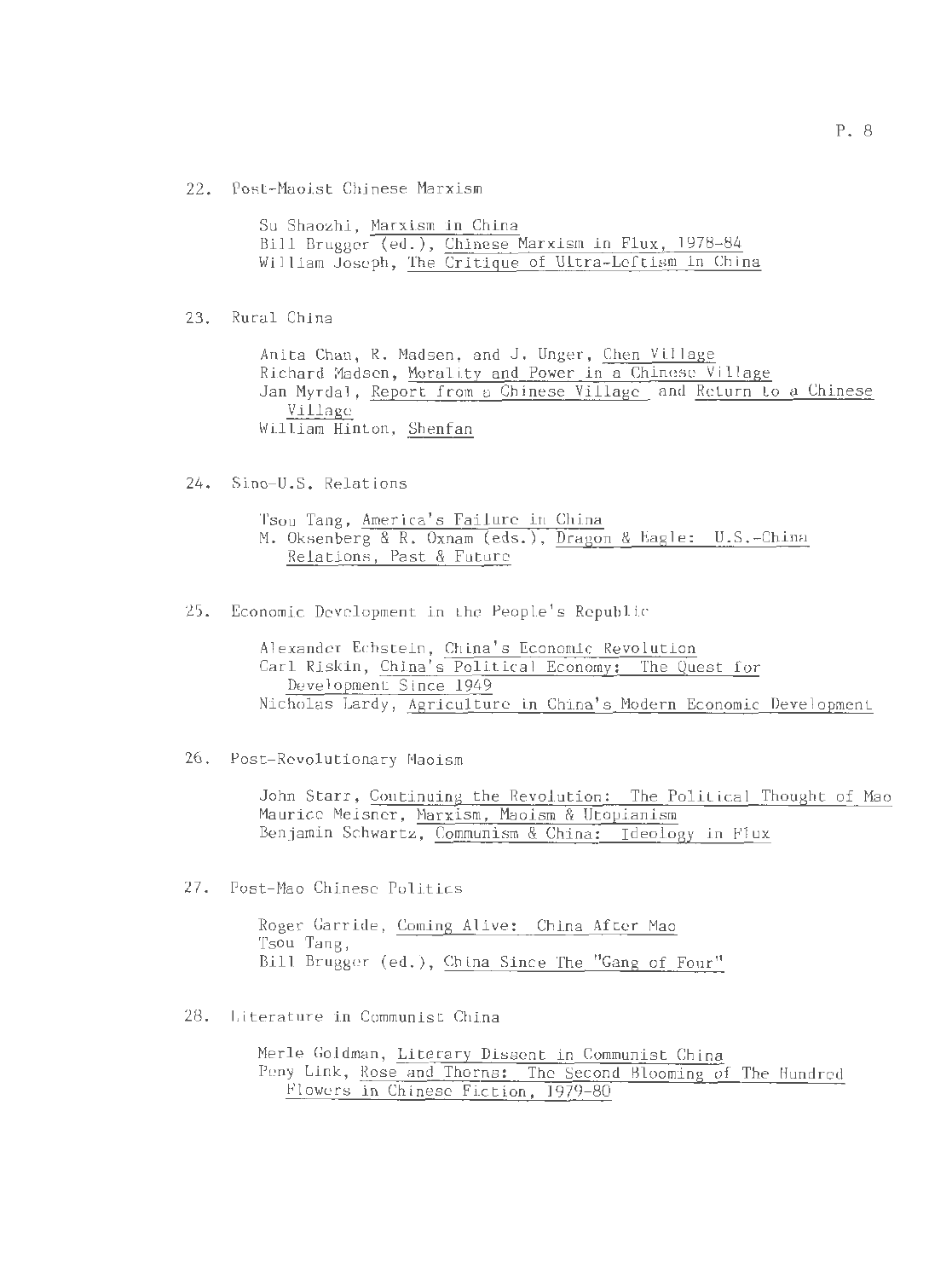15. The Cultural Revolution: Leaders and Masses

Hung Yung Lee, The Politics of the Chinese Cultural Revolution Byung-joon Ahn, Chinese Politics and the Cultural Revolution Neale Hunter, Shanghai Journal

16. Results of the Cultural Revolution

Charles Bettelheim, Cultural Revolution and Industrial Organization *in* China Bill Brugger (ed.), China: The Impact of the Cultural Revolution

17. The Red Guards: Social Composition and Political Aims

Klaus Mehnert, Peking and the New Left: At !lome and Abroad Hong Yung Lee, The Politics of the Chinese Cultural Revolution Stanley Rosen, Red Guard Factionalism and the Cultural Revolution in Guangzhou (Canton)

18. The Sino-Soviet Dispute

John Gittings, The World and China, 1922-1972 Klaus Mehnert, Peking and Moscow Donald Zagoria, The Sino-Soviet Conflict, 1956-61 Mark Mancall, China at the Center

19. "Sent-Down" Youth

Thomas P. Bernstein, Up to the Mountains and Down to the Villages: The Transfer of Youth from Urban to Rural China Stanley Rosen, The Role of Sent-Down Youth in the Chinese Cultural Revl.

20. Education in the Maoist and Post-Maoist Eras

Jonathan Unger, Education Under Mao: Class and Competition in Canton Schools, 1960-1980 Suzanne Pepper, "Chinese Education After Mao: Two Steps Forward, Two Steps Back and Begin Again?" China Quarterly, pp. 1-65.

21. The Democracy Movement of 1978-81

James D. Seymour (ed.), The Fifth Modernization: China's Human Rights Movement, 1978-79 Chen Erjin, China: Crossroads Socialism Roger Garside, Coming Alive, chs. 10-13. Gregor Benton (ed.), Wild Lilies, Poisonous Weeds: Dissident Voices from People's China Andrew Nathan, Chinese Democracy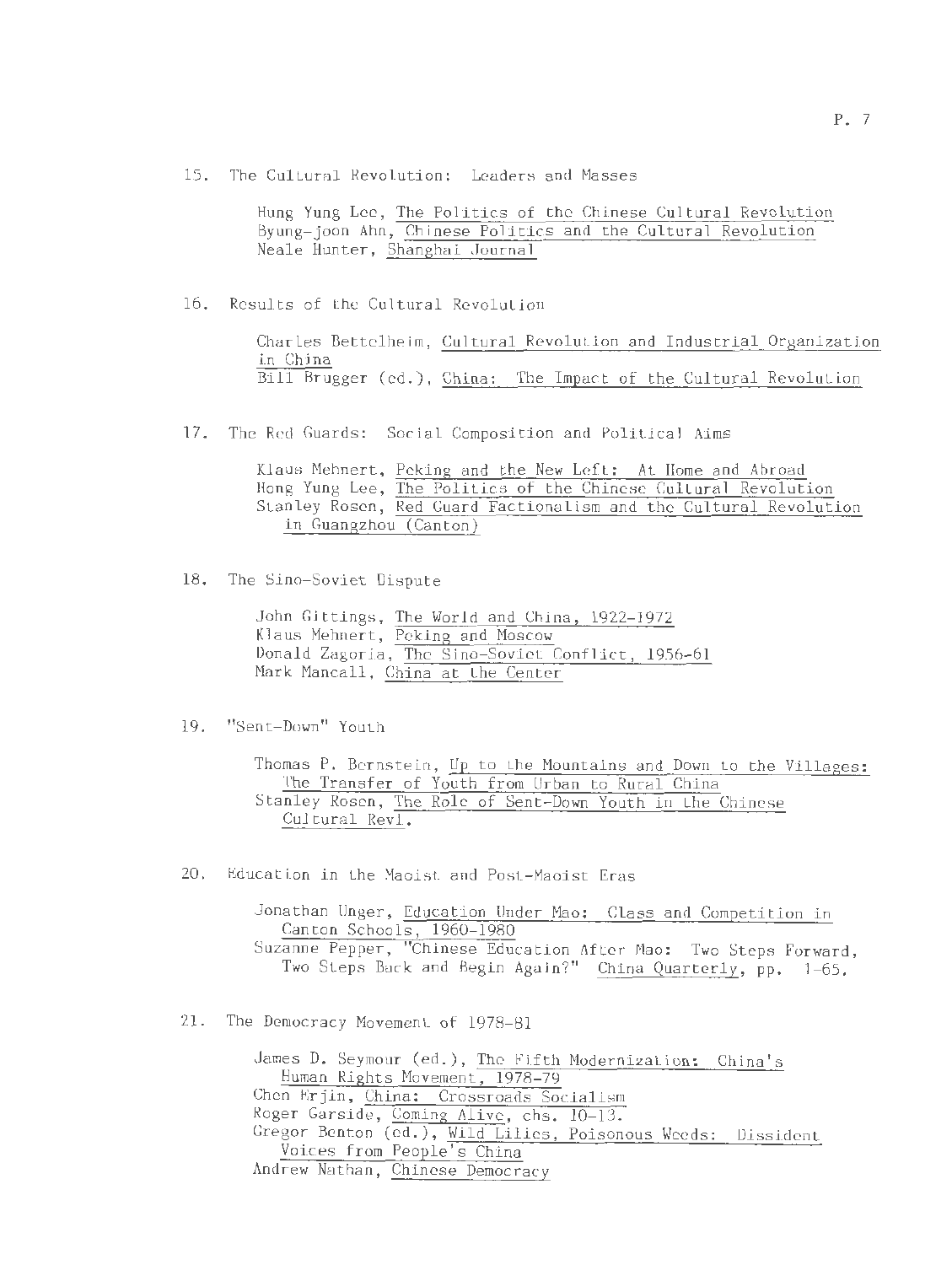8. Women in China: Chinese Communism and Sexual Inequality

Delia Davin, Woman-Work: Women and the Party in Revolutionary China Elisabeth Croll, Feminism and Socialism in China Marilyn Young (ed.), Women in China Kay Ann Johnson, Woman, The Family and Peasant Revolution in China Judity Stacey, Patriarchy and Socialist Revolution in China Phyliss Andors, Unfinished Liberation of Chinese Women, 1949-80

9. The Land Reform Campaigns

William Hinton, Fanshen: A Documentary of Revolution in a Chinese<br>Village C. K. Yang, A Chinese Village in John Wong, Land Reform in China: Agriculture Early Communist Transition Institutional Transformation of

10. Agricultural Collectivization

Vivienne Shue, Peasant China in Transition William Hinton, Shenfan (1983), parts 1 and 2 (pp. 5-166)

11. Intellectuals in Communist China

Jerome Grieder, Intellectuals and the State in Modern China Merle Goldman, China's Intellectuals: Advise and Dissent James McGough (ed.), Fei Hsiao-tung: The Dilemma of a Chinese<br>Intellectual

12. The Hundred Flowers Campaign

Roderick MacFarquhar, The Origins of the Cultural Revolution, Vol. I: Contradictions Among the People, 1956-57 Roderick MacFarquhar (ed.), The Hundred Flowers Campaign and the Chinese Intellectuals

13. The Chinese Communist Bureaucracy

Harry Harding, Organizing China: The Problem of Bureaucracy Richard Kraus, Class Conflict in Chinese Socialism

14. The Chinese Army (PLA)

John Gittings, The Role of the Chinese Army Ellis Joffe, Party and Army: Professionalism and Political Control in the Chinese Officer Corps Livio Maitan, Party, Army and Masses in China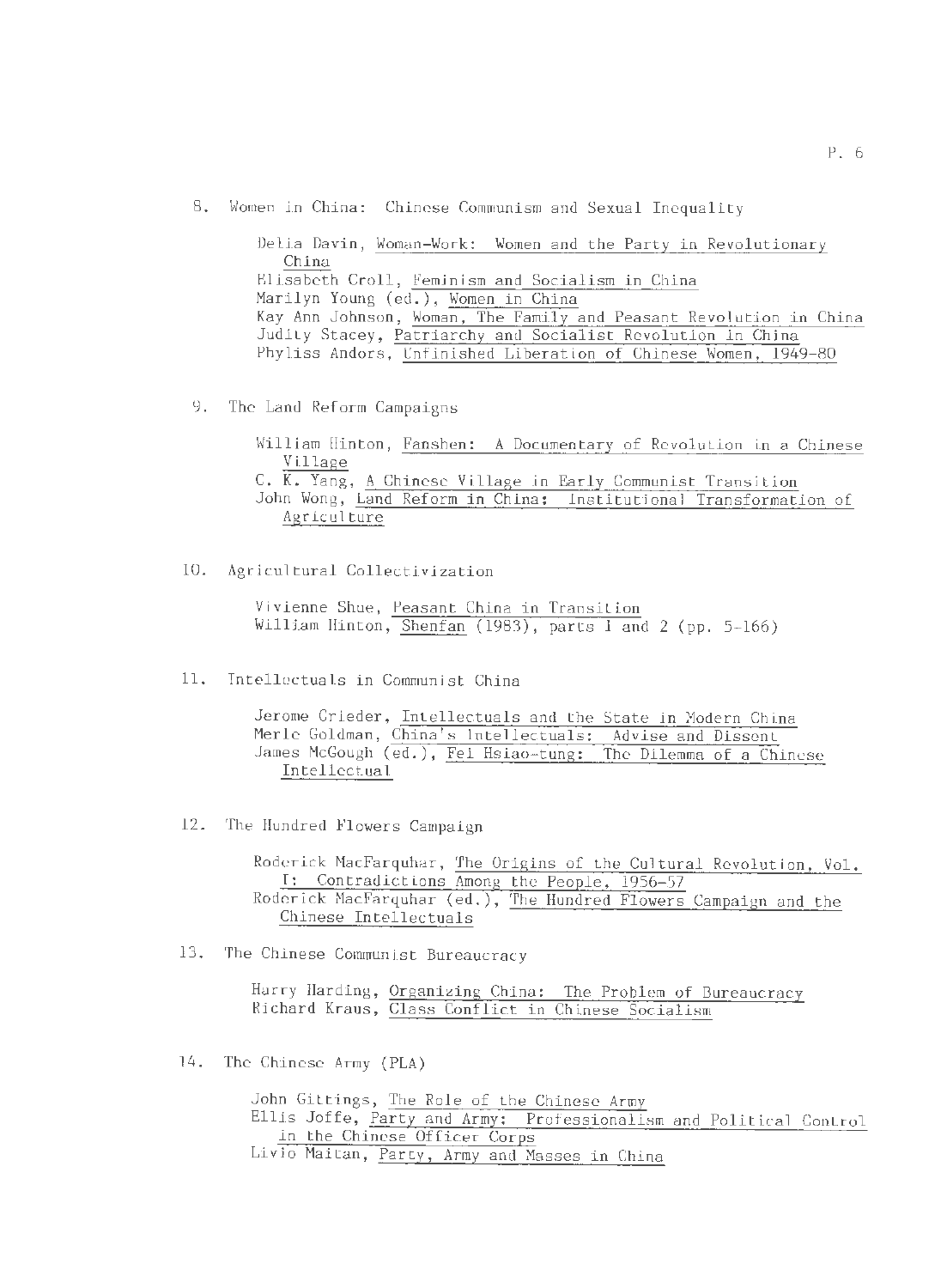#### SUGGESTED PAPERS TOPICS AND SOURCES

Essays should be reasonably concise (about  $10-15$  typewritten pages), well-argued, and based on the critical reading of two of the listed books. Most of the books are on reserve in Helen C. White Library; others should be available in Memorial Library.

1. The Nature of the Chinese Communist Revolution; a nationalist or a social revolution?

Chalmers Johnson, Peasant Nationalism and Communist Power Mark Selden, The Yenan Way in Revolutionary China

2. The Character of the Kuomintang Regime -- and why it collapsed.

Sterling Seagrave, The Soong Dynasty Lloyd Eastman, The Abortive Revolution Suzanne Pepper, Civil War in China: The Political Struggle, 1945-49

3. Maoism as a Variant of Marxism-Leninism.

Benjamin Schwartz , Chinese Communism and the Rise of Mao Stuart Schram, The Political Thought of Mao Tse-tung Maurice Meisner, Marxism, Maoism, and Utopianism

4. China and the Korean War .

Bruce Cummings, The Origins of the Korean War Allen Whiting, China Crosses the Yalu: The Decision to Enter the Korean War

5. The Nature of the Chinese Communist State .

Theda Skocpol, States and Social Revolution V. Nee and D. Mozingo (eds.), State and Society in Contemporary China

6. Industrialization during the Maoist Era.

Stephen Anders, China's Industrial Revolution Barry Richman, Industrial Society in Communist China Thomas Rawski, China's Transition to Industrialism

7. Industry in the Country Side .

Dwight Perkins (ed . ), Rural Small-Scale Industry *in* the People's Republic of China Jon Sigurdson, Rural Industrialization in China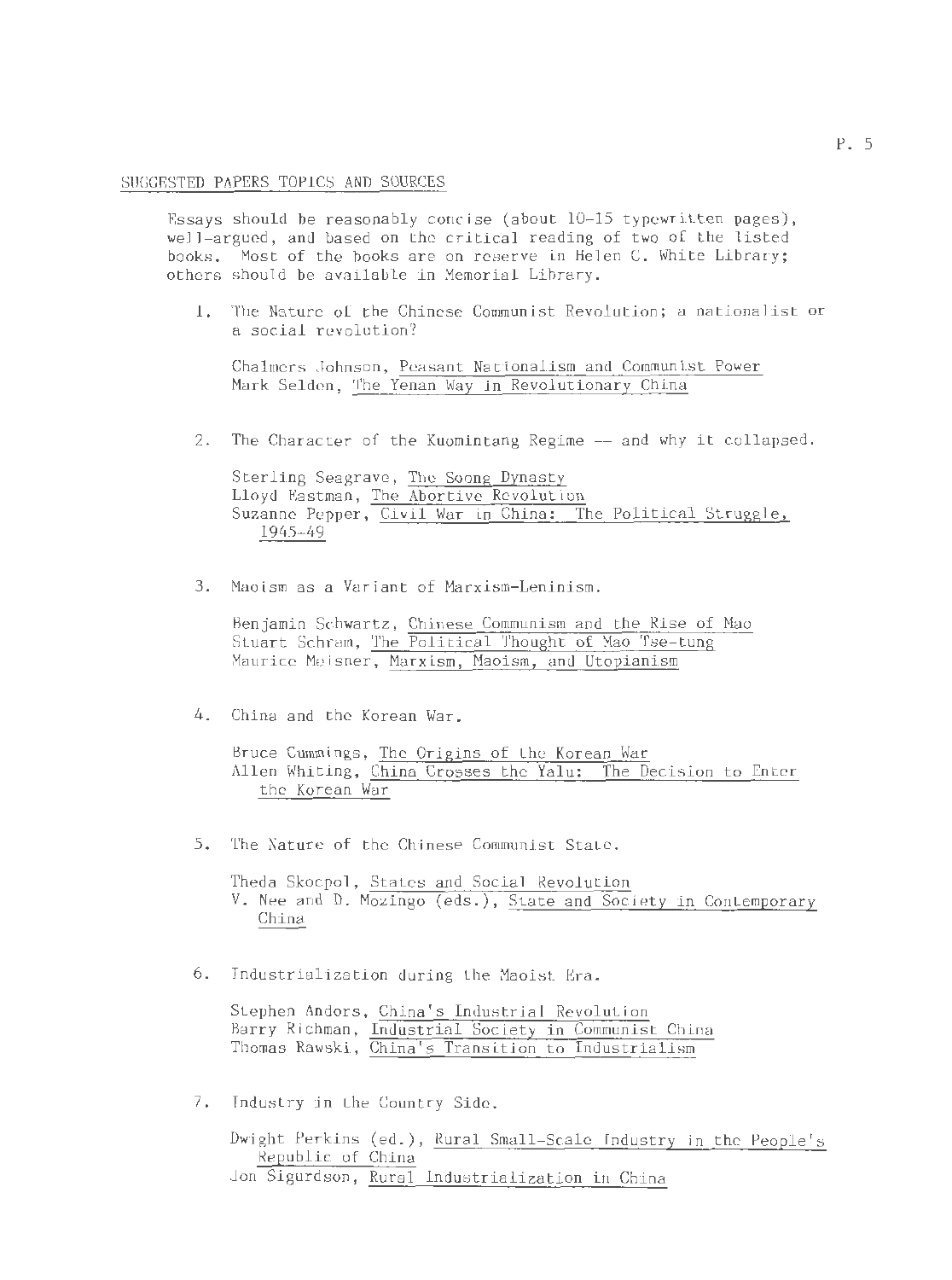#### Part III: The Great Leap Forward Campaign and Its Aftermath, 1958-65

- Mar. 10: Maoism and the Theory of Permanent Revolution
- Mar. 12: The Great Leap and Its Results Spring Recess, March 14-22
- Mar. 24: 24: The Prelude to the Cultural Revolution: Politics and Ideology in the Early 1960s
- Mar. 26 : Maoism and Culture: Theories of Art and Literature (Kung)

# Readings:

Rosenberg and Young, Transforming Russia and China, ch. 8 Meisner, Mao's China and After, chapters 12-17

# Part IV: The Cultural Revolution and the Close of the Maoist Era, 1966-1976

|  |  |  |  |  |  | Mar. 31: The Concept of "Cultural Revolution" |
|--|--|--|--|--|--|-----------------------------------------------|
|--|--|--|--|--|--|-----------------------------------------------|

- Apr. 2: Class and Political Struggles, 1966-69
- Apr. 7: Results and Consequences of the Cultural Revolution
- Apr. 9: The Rise and Fall of the "Gang of Four," 1970-76
- Apr. 14: Successes and Failures of the Maoist Era

Readings:

Meisner, Mao's China and After, chapters 18-21 David and Nancy Milton, The Wind Will Not Subside (Pantheon paperback)

Part V: Post-Mao China

Apr. 16: The Ascendancy of Deng Xiaoping

- Apr. 21: Politics and Social Policy in the Post-Mao Era
- Apr. 23: Economic Reform: Theory and Ideology (Stanton)
- Apr. 28: Agricultural Decollectivization and Industrial Reorganization Chinese Marxism in the Post-Mao Period
- Apr. 30 :
- May 5: Student Protest Movements: the Rise, Fall and Revival of the Democracy Movement
- May 7: Socialism, Capitalism, and Modernization

## Readings:

Meisner, Mao's China and After, chapters 22-23 Orville Schell, To Get Rich is Glorious (Pantheon paperback)

Term papers are due on or before April 30

Final Exam Questions will be distributed on Thursday May 7 and your essays will be due on Tuesday May 12.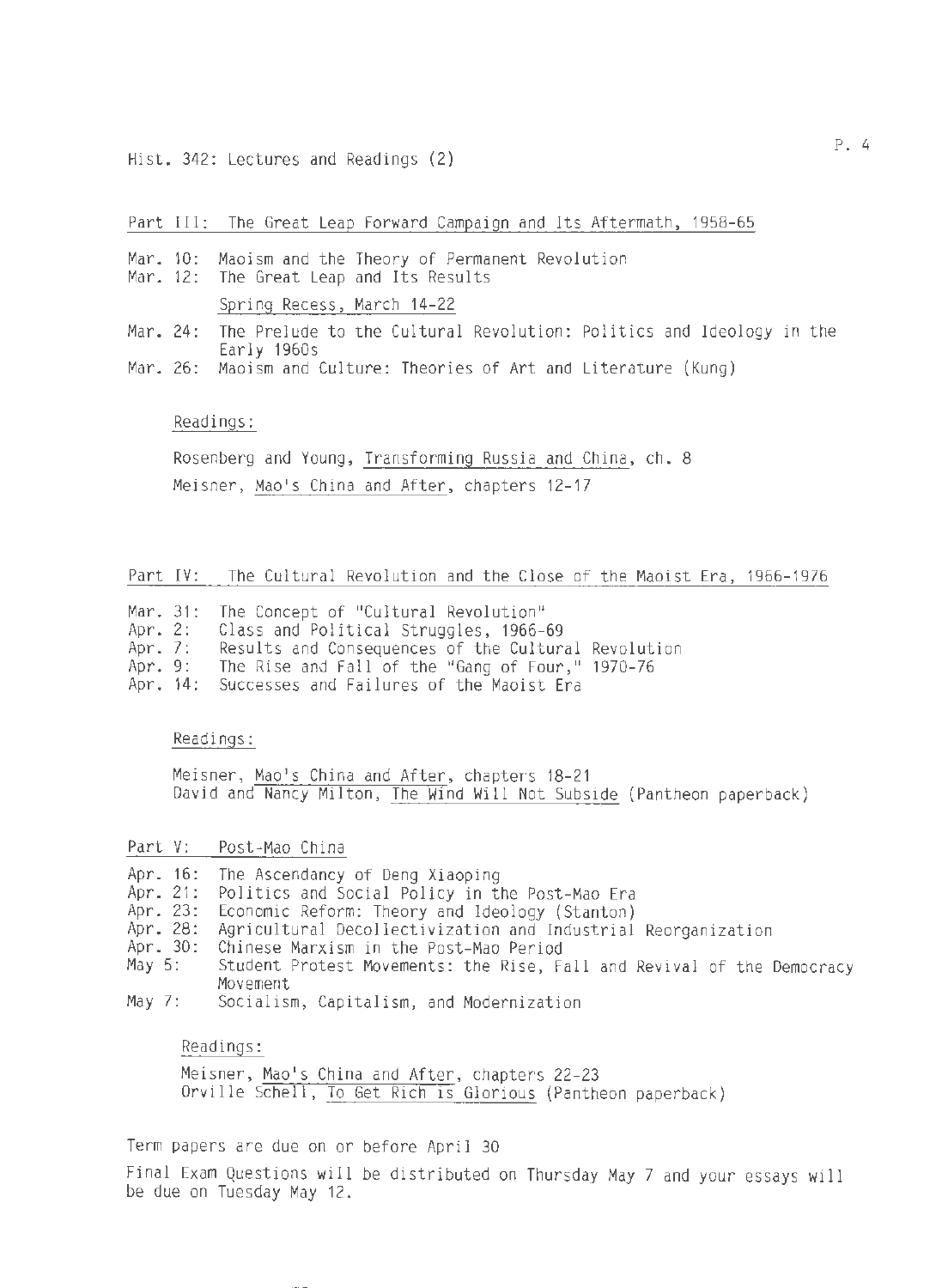Hist. 342: Lectures and Readings (Spring 1987)

Part I: The Chinese Revolution, 1919-1949

- Jan. 20: Problems in the Study of Contemporary Chinese History<br>Jan. 22: The Making of a Revolutionary Situation: China, 1839-
- The Making of a Revolutionary Situation: China, 1839-1919
- Jan. 27: The Introduction of Marxism and the Origins of the Chinese Communist Party
- Jan. 29: The Failure of the Revolution of 1925-27<br>Feb. 3: The Origins of Maoism and the Yenan Era
- Feb. 3: The Origins of Maoism and the Yenan Era of Chinese Communism (1935-45)<br>Feb. 5: A Comparison of the Chinese and Russian Revolutions
- A Comparison of the Chinese and Russian Revolutions

Readings:

Stuart Schram, Mao Tse-tung (Penguin paperback), chapters 1-8. or Lucien Bianco, The Origins of the Chinese Revolution, 1915- 1949 (Stanford paperback)

William Rosenberg and Marilyn Young, Transforming Russia and China (Oxford paperback), chapters 1-6.

Maurice Meisner, Mao's China and After: A History of the People's Republic (Free Press paperback), chapters 1-4.

# Part II: The Establishment of Communist Political Power and the Era of the First Five Year Plan, 1949-1957

- Feb. 10: The New State and the Theory of "New Democracy"<br>Feb. 12: Repression, Terror, and the Korean War
- Feb. 12:
- Feb. 17:
- Feb. 19: Urban China: The Era of "National Capitalism"<br>Rural China: Land Reform and the Bourgeois Revolution in the Countryside<br>The First Five Year Plan (1953-57): Economic Results and Social
- Feb. Feb. Feb. 24: Consequences
- Feb. 26:
- Mar. 3: "Socialist Transformation": the Collectivization of Agriculture Chinese Communism and Intellectual Freedom: The Case of Hu Feng (Kuskowski-Pieronni)
- Mar. 5: The "Hundred Flowers" and the Anti-Rightist Campaign

Readings:

Rosenberg and Young, Transforming Russia and China, ch. 7. Meisner, Mao's China and After, chs. 5-11.